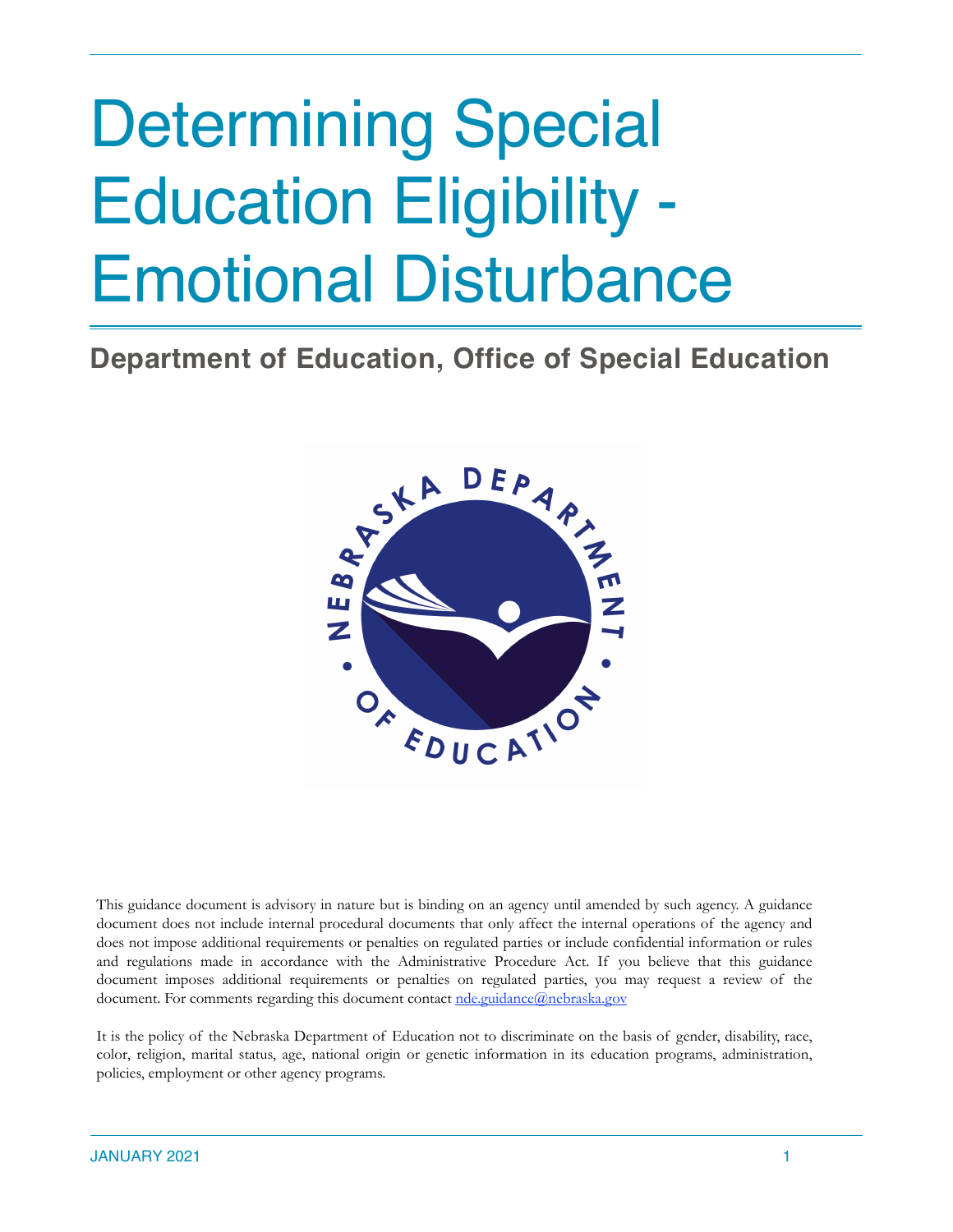## **Introduction**

These eligibility guidelines were written to provide parents, teachers, special education personnel, administrators, and other professionals with information on the identification and determination of eligibility for special education services for children with an emotional disturbance.

This category of children has been defined by both federal and state regulations. A three-part eligibility requirement for a child to be identified as a child with an emotional disturbance is as follows:

- Meet the eligibility criteria (92 NAC 51.006);
- Documentation of adverse effect on educational performance;
- Determination that a need for special education is evident.

### **State Definition**

**Emotional Disturbance:** In order to qualify for special education in the category of emotional disturbance the child must have a condition exhibiting one or more of the following characteristics over a long period of time and to a marked degree that adversely affects a child's educational performance or, in the case of children below age five, development:

- An inability to learn that cannot be explained by intellectual, sensory, or health factors
- An inability to build or maintain satisfactory interpersonal relationships with peers and teachers
- Inappropriate types of behavior or feelings under normal circumstances
- A general pervasive mood or unhappiness or depression
- A tendency to develop physical symptoms or fears associated with personal or school problems

The term includes schizophrenia. The term does not apply to children with social maladjustments, unless it is determined that they have an emotional disturbance.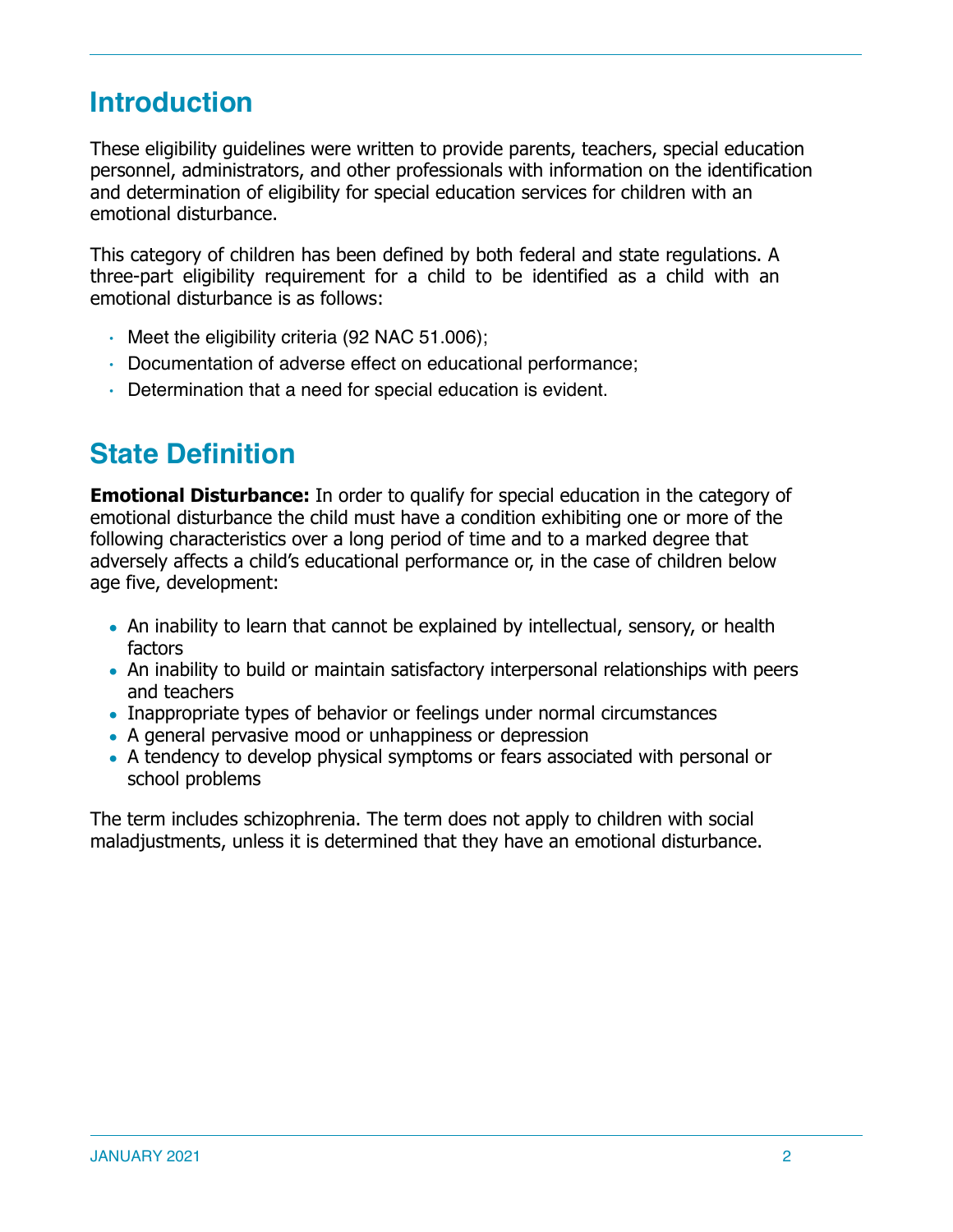## **Section 1: MULTIDISCIPLINARY EVALUATION (MDT) CONSIDERATIONS**

The Multidisciplinary Team (MDT) must include, at least the following members:

- The child's parents;
- A school psychologist or licensed psychologist;
- The child's teacher(s) or a teacher qualified to teach a child of that age;
- A special education teacher or appropriate related services provider; an
- A school district administrator or a designated representative.

## **Section 2: GUIDELINES**

A child who is identified as having an emotional disturbance has a disability characterized by behavioral or emotional responses in school so different from appropriate age, cultural, or ethnic norms that they adversely and significantly affect academic, social, vocational, or personal skills or developmental performance, including readiness to learn. A child with an emotional disturbance exhibits responses which are not age appropriate expected responses to stressful events in the environment and are consistently exhibited in two or more different settings, at least one of which is school related.

A child who is identified with an emotional disturbance shall demonstrate patterns of situational inappropriate behavior which deviates substantially from the behavior of his or her same age or peer group. These behaviors may vary from peers in their frequency, intensity, and/or duration and are unresponsive to direct intervention applied in general education, or the child's condition is such that general education interventions would be insufficient or unsustainable using regular education resources.

Delinquency, discipline problems, substance abuse, social maladjustment, and/ or conditions resulting from a culturally incompatible learning environment are not sufficient evidence of an emotional disturbance.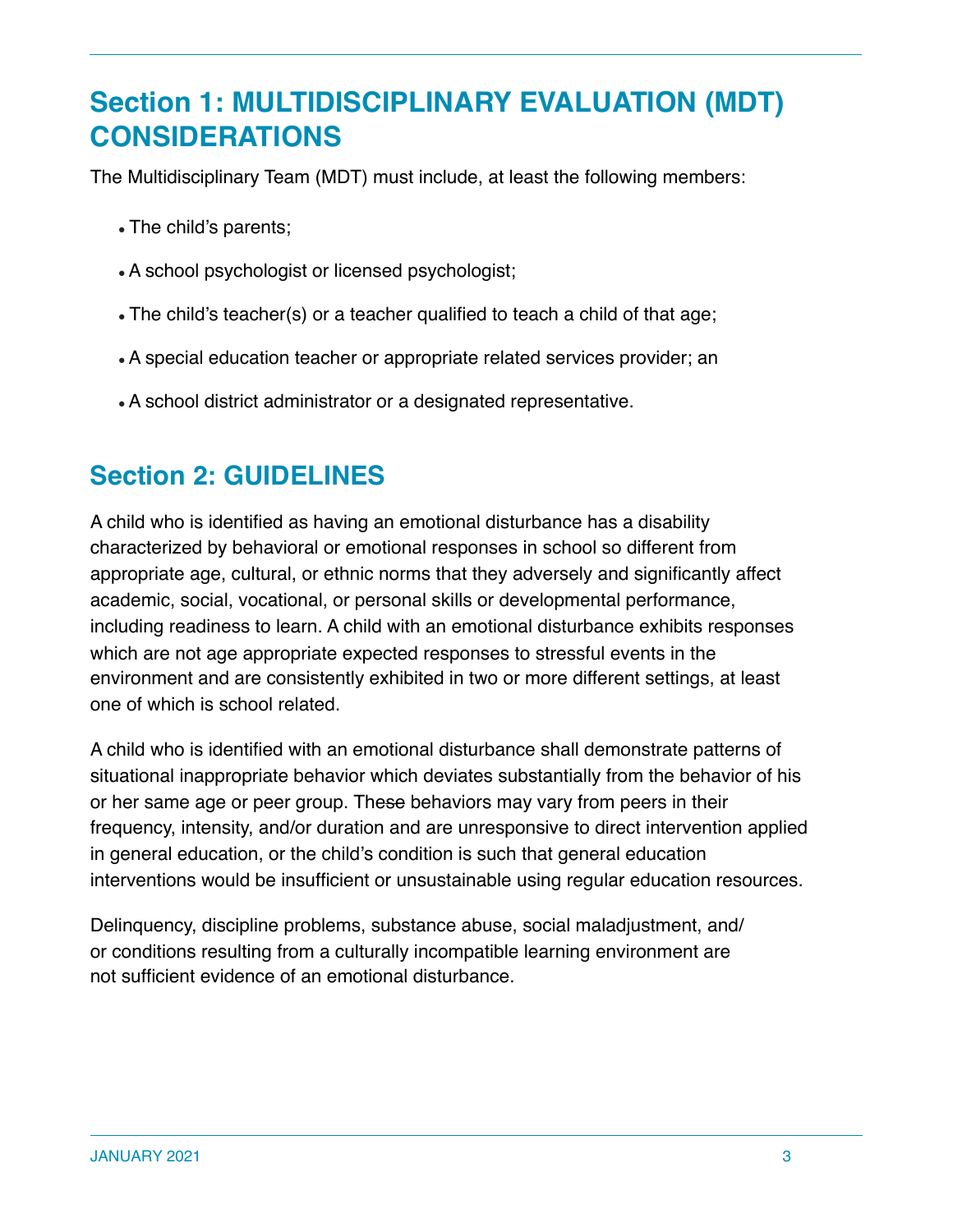Evaluation methods must yield evidence that supports one or more of the five conditions that constitute an emotional disturbance.

- An inability to learn that cannot be explained by intellectual, sensory, or health factors;
- An inability to build or maintain satisfactory interpersonal relationships with peers and teachers;
- Inappropriate types of behavior or feelings under normal circumstances;
- A general pervasive mood of unhappiness or depression;
- A tendency to develop physical symptoms or fears associated with personal or school problem

Evaluation components by the evaluation team should include:

#### **Observation behavior data**

There will be quantifiable measures of actual behavior which include the specific recording, thorough systematic formal observations of the child's behavior including the frequency, duration, and intensity of the behaviors of concern. Careful documented observation of the varied activities and situations should be completed by at least one member of the multidisciplinary team other than the classroom teacher or the early childhood teacher. Documented observations should include:

- Identification of behaviors and operational definition of concern, including identification of age or situational inappropriate behaviors
- Frequency of behaviors, (i.e., the rate at which the behaviors occur within a specific length of time)
- Intensity of behaviors, (e.g., length of time the behavior occurs, level or severity of the behaviors);
- Duration of the behaviors, (e.g., occurrence of behaviors through time);
- Comparable data for randomly selected, non-identified peers in comparable situations.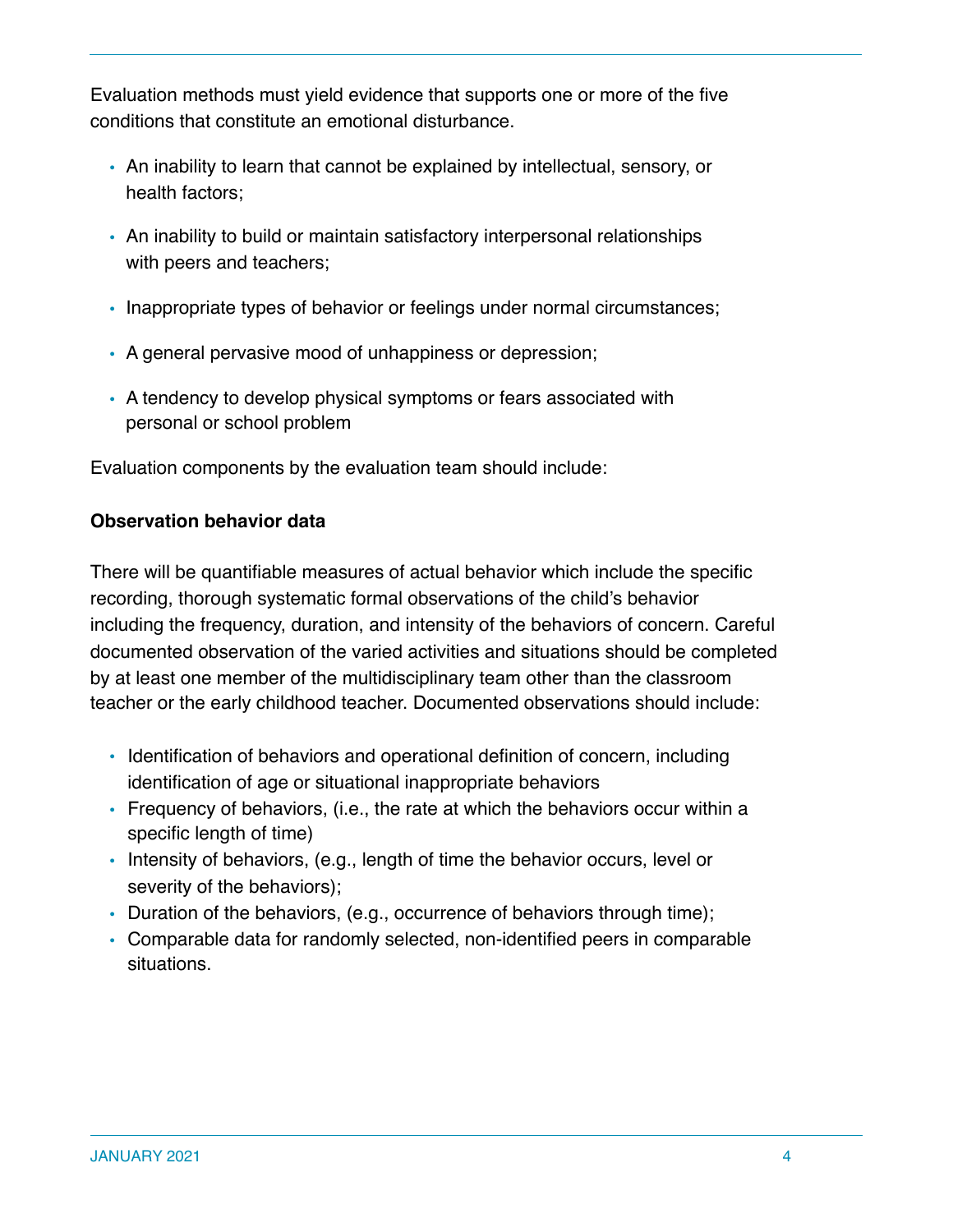#### **Indirect measures of behavior**

There should also be measures of reported behavior that might include information gathered through checklists or rating scales and critical incident interviews which document the perceptions of school personnel and the parent or guardian regarding the behavioral pattern of the referred child.

#### **Social-affective data**

Information about the social and emotional development of the child, including unique personal attributes (e.g., self-concept inventories), personal feelings (affective assessment of anger, frustration, isolation, etc.), attitudes, social interactions, perceptions, and thought processes should be identified through child, parent, and teacher interviews and other relevant procedures.

#### **Setting analysis data**

Information regarding a child's educational environments should be gathered through direct observation, anecdotal record review, setting checklists, and interviews. Data from other environments should also be gathered. Characteristics of environments, (e.g., location, sounds, lighting, degree of structure, or supervision, number of children, types of social interaction expected) should be considered in the analysis of data. Documentation of environmental modifications and/or accommodations (e.g., academic and behavioral supports) should be included.

#### **Academic achievement data**

For a school-age child, there should also be an assessment of the child's academic achievement and educational strengths and needs.

#### **Developmental data for a child, birth to age five**

The child must demonstrate a deficit of 1.3 standard deviations or greater in at least one of the following areas: (1) intellectual functioning; (2) communication; or (3) at least one component of adaptive behavior.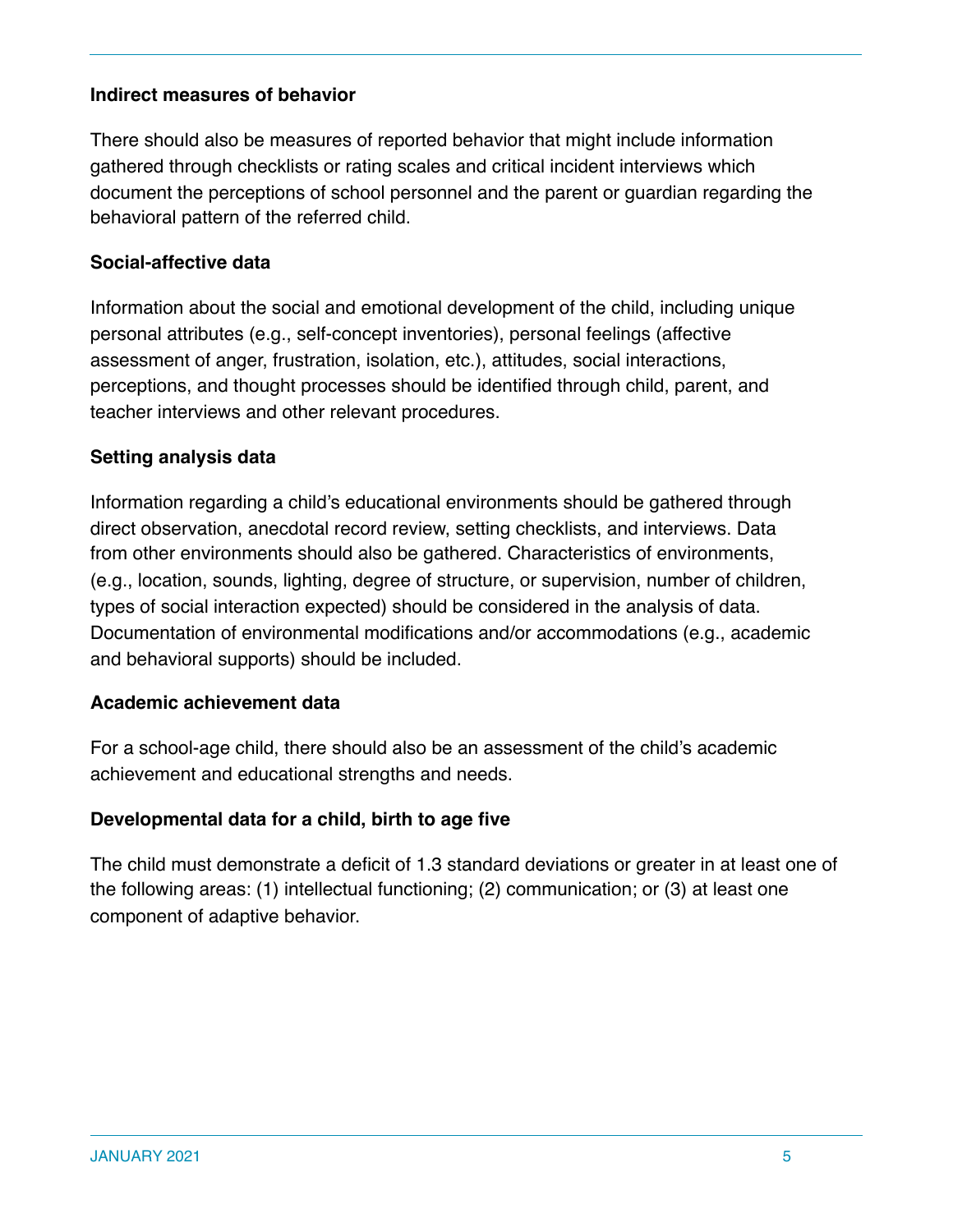#### **Examples of intervention outcome data**

The child's responses to SAT interventions are considered in the comprehensive evaluation process

- An emotional disturbance may coexist with any other educational disability or mental health diagnosis (e.g., specific learning disability, speech-language impairment)
	- When behavior problems can be attributed primarily to another disability, the child's primary disability should be that disability, rather than an emotional disturbance
- An emotional disturbance may include children with schizophrenic disorders, affective disorders, anxiety disorders, or other sustained disorders of conduct or adjustment when they adversely affect educational performance
- An emotional disturbance is an educational decision and is a term used to facilitate early identification by public school personnel. Educational evaluation includes a combination of, but not limited to
	- Functional behavioral assessments
	- History of developmental milestones
	- Parent interviews/rating scales
	- Individual achievement testing
	- Classroom assessment data
	- Norm-referenced testing data
	- Criterion-referenced assessments
	- District-wide assessments
	- Curriculum-based assessments
	- Observation and analysis of behavior
	- Teacher anecdotal records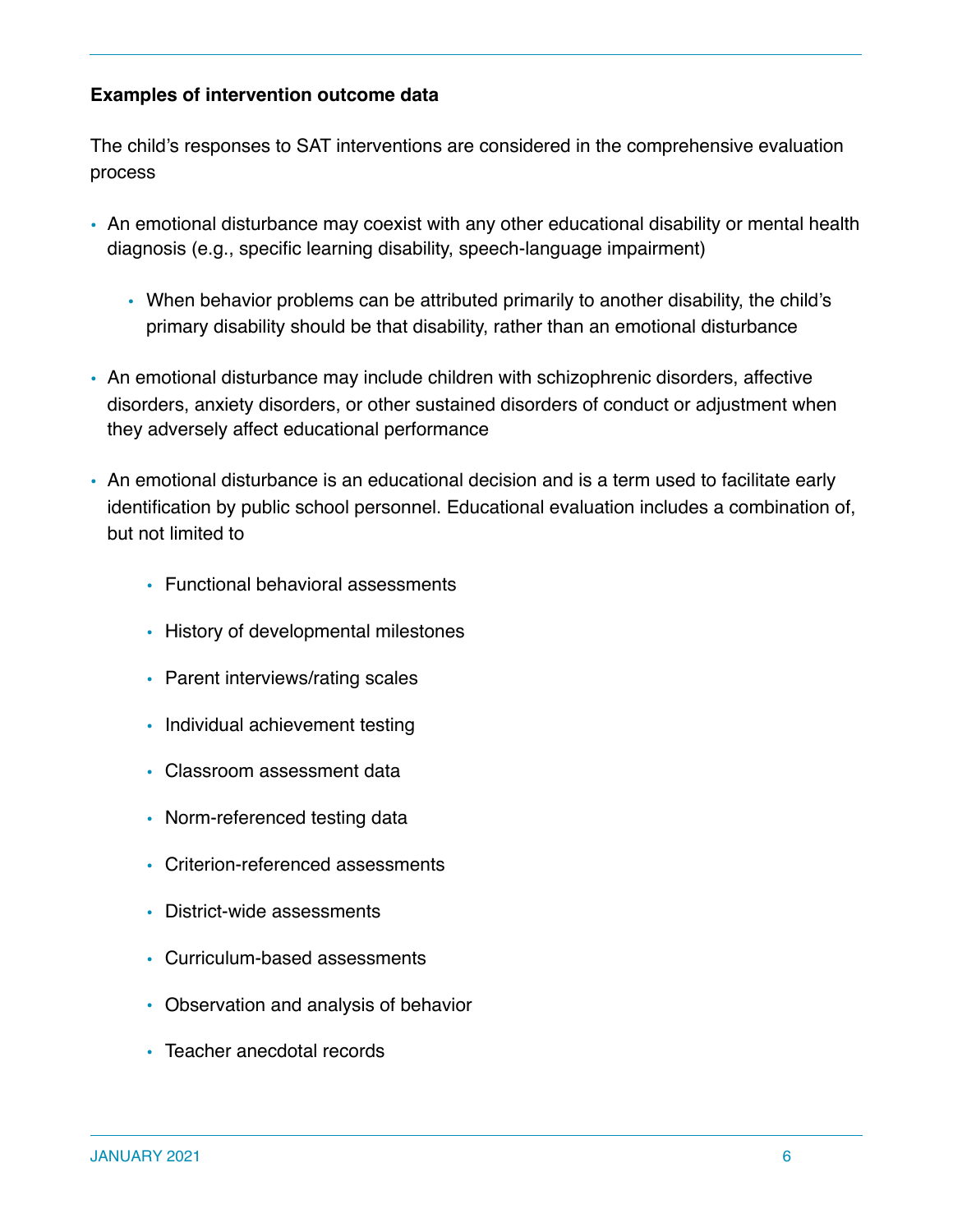The MDT shall be responsible for the consideration of all available data, including data provided by parents or evaluations from outside agencies (e.g., psychological evaluations, medical reports, social service agency reports).

Parent involvement in the evaluation process is of utmost importance.

## **Section 3: PROCEDURES TO DETERMINE ADVERSE EFFECT ON DEVELOPMENT/EDUCATIONAL PERFORMANCE**

#### **FACTORS TO CONSIDER**

The MDT must determine whether the adverse effects on educational performance are primarily a result of the emotional disturbance or other disabilities. When concomitant learning or developmental needs exist, the team must determine which condition is the primary cause of the need.

Many factors must be considered in determining if an emotional disturbance is causing, or can be expected to produce, significant delays in the child's development or educational performance. The factors include, but are not limited to:

- Reports from physician(s) pertaining to the medical/mental health condition of the child
- Developmental assessments
- Checklists/or rating scales
- Critical incident interviews
- Academic achievement data
- Social-affective assessment data
- Reported behaviors
- Type, degree, duration, and severity of emotional disturbance
- Comparable data for randomly selected non-identified peers
- Cause of the emotional disturbance (if known)
- Nature/status of the emotional disturbance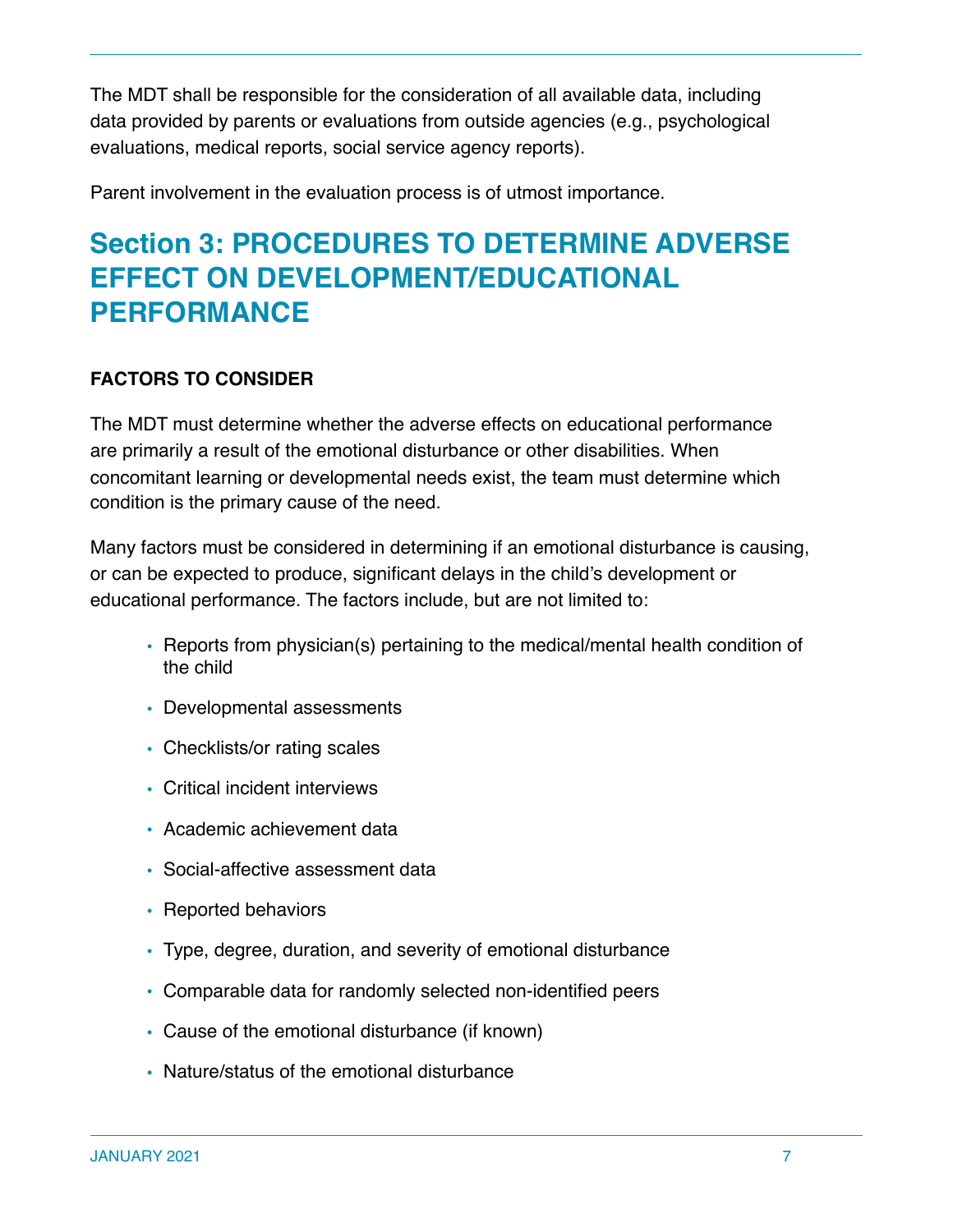- Age of child when behavior difficulties initially occurred
- Current age
- History of use of modifications/adaptations
- History of intervention and response
- Relevant family history
- Current educational placement
- Current levels of performance
- State and district-wide assessments
- Setting analysis data
- Vocational/postsecondary transition needs

This list is not exhaustive. Examination of each of these factors may lead to additional factors to consider. Psychologists, teachers of children with an emotional disturbance, and appropriate related services staff are the primary professionals who can determine how these factors may impact the child. Parents, teachers, and the child him/herself can also provide information important in determining the impact of the emotional disturbance.

Below you will find listed the five conditions that constitute an emotional disturbance as defined by Federal and State definitions: (A) An inability to learn that cannot be explained by intellectual, sensory, or health factors; (B) An inability to build or maintain satisfactory interpersonal relationships with peers and teachers; (C) Inappropriate types of behavior or feelings under normal circumstances; (D) A general pervasive mood of unhappiness or depression; (E) A tendency to develop physical symptoms or fears associated with personal or school problems.

The following questions will guide documentation and determination of whether the disability has an adverse effect on the child's developmental/educational performance:

#### ‣ **An inability to learn which cannot be explained by intellectual, sensory, or health factors**

- Does the child meet district standards (outcomes) for his/her grade level?
- Is the child's learning impaired academically or socially?
- Does the child's progress reflect his/her ability levels?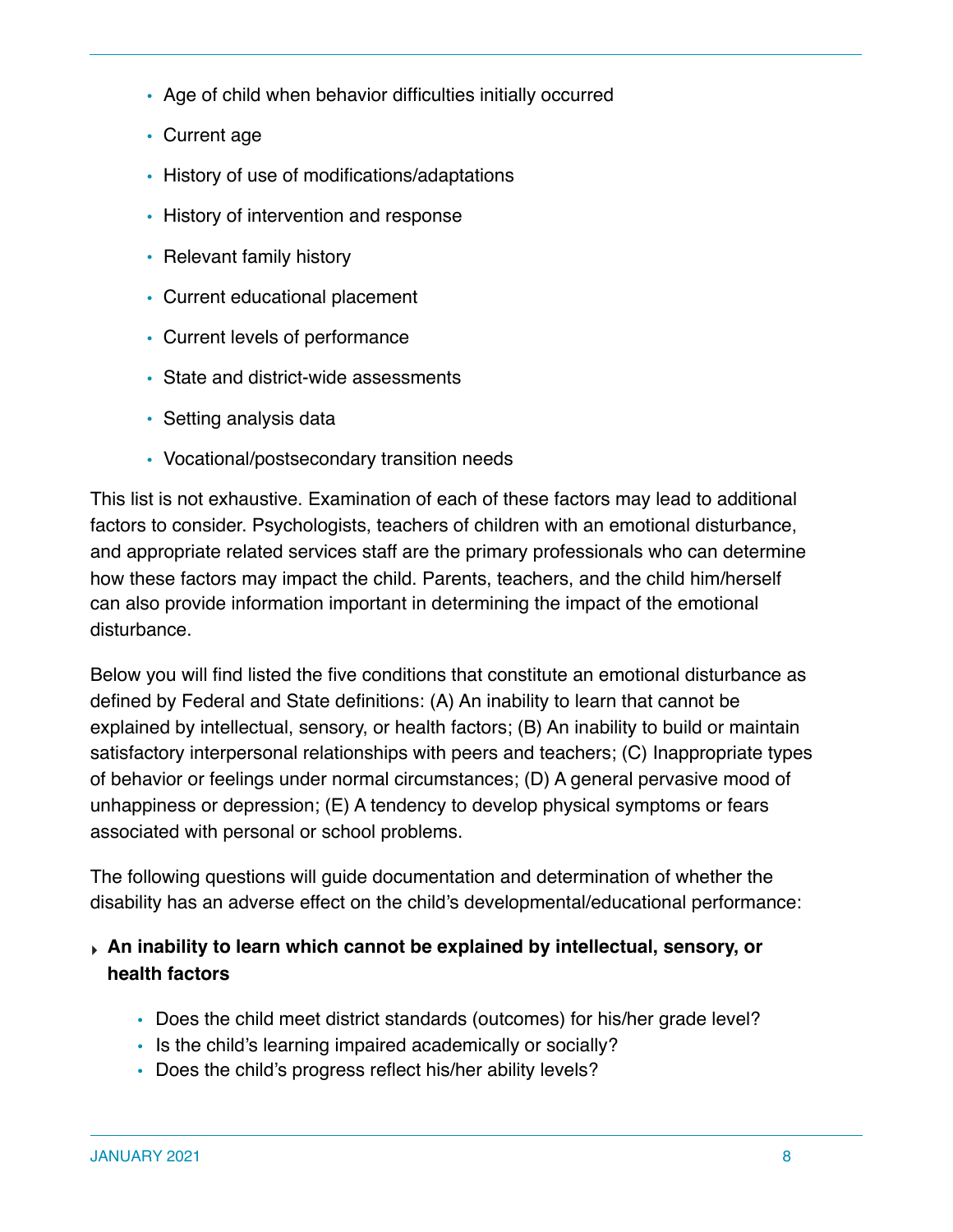- Does the child have problem solving skills?
- What is the child's ability to focus on a particular task in which he/she is involved?
- What is the child's ability to complete a given assignment?
- Does the child exhibit an interest in his/her schoolwork and assignments?
- What is the child's ability to complete a given assignment?
- What is the child's level of impulsivity?
- Are the problem behaviors likely to impact success in the community or in later life?

#### ‣ **An inability to build or maintain satisfactory interpersonal relationships with peers and teacher**

- Does the child exhibit an interest in friends, family members, etc.?
- Does the child try to avoid interactions with peers, either during play times or classroom work times?
- Does the child eat lunch with friends or does the child eat in isolation by his/her own choice?
- Does the child accept responsibility for his/her own actions?
- Is the child's self-esteem affected by his/her behavior?
- Is the child assertive?
- Does the child have appropriate self-confidence?
- What types of relationships does the child have with peers and family members?
- Is the child able to build and maintain satisfactory interpersonal relationships with peers? with adults?
- Does the child have appropriate peer relationships? With teachers?
- Does the child exhibit a lack of insight in particular situations?
	- Do these social situations involve either another child or an adult?
	- In what ways does the child exhibit this lack of insight?

#### ‣ **Inappropriate types of behavior or feelings under normal circumstances**

- How does the child respond when he/she does not receive his/her expected response to a request, question, etc.?
- Does the child exhibit impulsivity?
- How often does the child exhibit impulsivity?
	- Are there particular situations (e.g., during meals, free time, recess, transition between activities, etc.) in which the child exhibits impulsivity?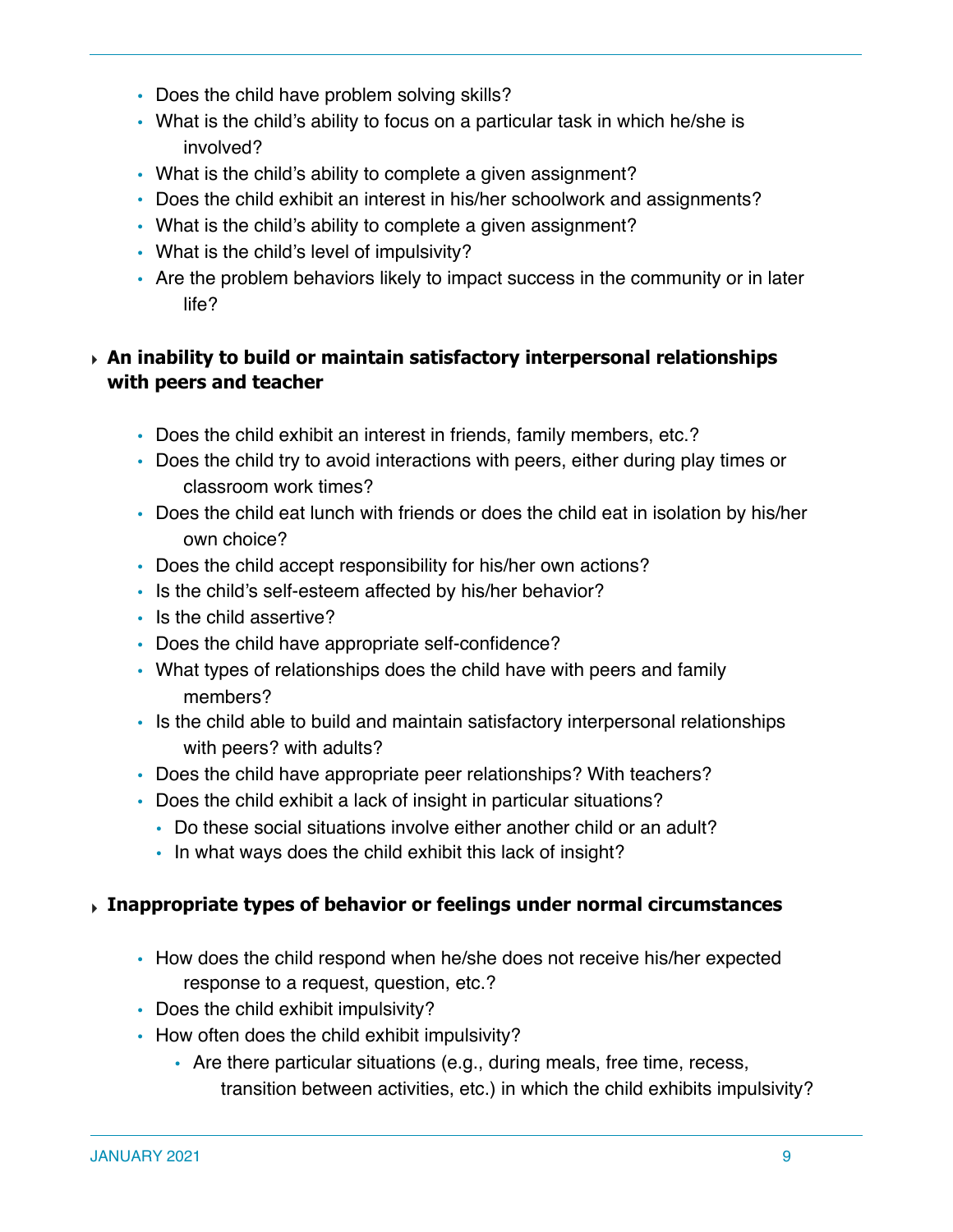- Is the child able to calm him/herself after exhibiting impulsivity?
- Does the child exhibit poor emotional control?
	- Are there particular situations in which the child exhibits poor emotional control?
	- What are some characteristics of the poor emotional control (e.g., crying, shouting, yelling, hiding, etc.)?
- Is the child assertive?
- Does the child have appropriate self-confidence?
- Does the child become angry for no apparent reason?
	- How does the child express his anger or frustration?
- Does the child become agitated easily?
	- How does the child exhibit his/her agitation?
- Does the child often express irritability?
	- What causes this irritability?
	- Is the child able to move away from the situation that is causing the irritability?
	- How does the child express his/her irritability?
- Does the child display aggression?
	- In what ways does the child display aggression (e.g., physical, verbal, etc.)?
	- What causes the child to display aggression?
	- Is the child able to calm him/herself after an aggressive act?
- Is the child responsible and accountable for his/her own actions?
- Does the child's behavior interfere with the learning of others?
- Are the child's behaviors dangerous to the child or other children?

#### ‣ **A general pervasive mood of unhappiness or depression**

- What are the general characteristics of the mood of unhappiness or depression?
- Does the child exhibit depression and withdrawal?
- Are there particular situations in which the child exhibits depression and withdrawal?
	- In what ways does the child exhibit depression and withdrawal, (i.e., refusing)
	- Refusal to participate, crying, hiding from others, refusal to work on assignments, etc.?
- Does the child exhibit an attitude of apathy in certain situations or events?
	- Under what circumstances does the child exhibit an attitude of apathy?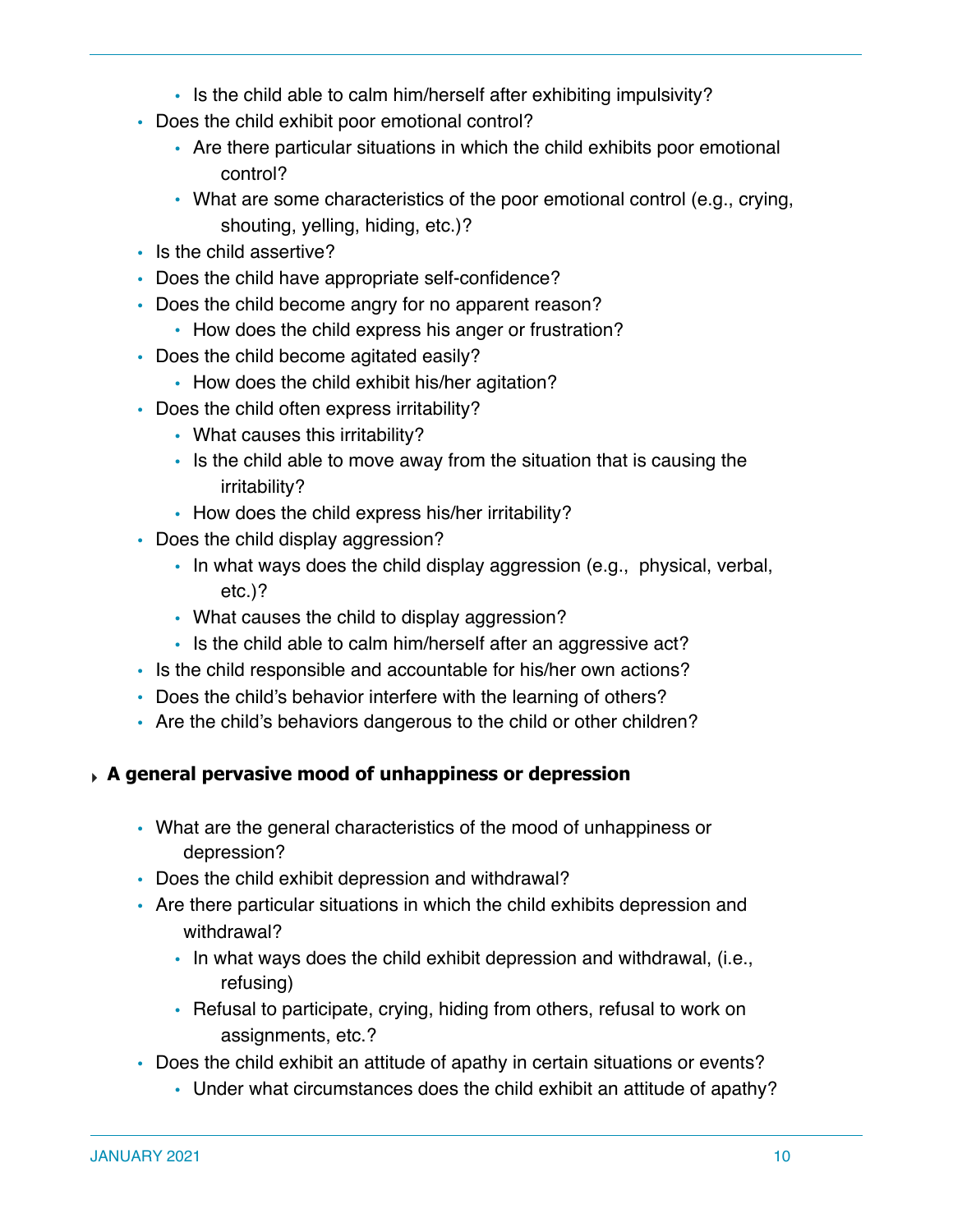- Is the child able to become motivated in this same situation that has contributed to the attitude of apathy?
- Does the child describe to another person why he/she is unhappy?
- Are there particular situations in which the child exhibits unhappiness or depression?
- ‣ **A tendency to develop physical symptoms or fears associated with personal or school problems**
	- Does the child show evidence of fear?
	- Does the child show evidence of physical symptoms?
	- Does the child ask to visit the nurse's office frequently?
		- Are there general physical symptoms of which the child complains? Stomachache? Headache? Other?
	- What is the child's attendance record?
		- What is the child's attendance pattern?
		- Absent on particular days of the week?
		- Asks to go home at a particular time of the day on a regular basis due to illness or anxiety?
	- Does the child avoid recess or other social situations by complaining of illness?

#### **Other Conditions:**

In addition to these behavioral characteristics, the Multidisciplinary Evaluation Team should consider the following conditions under which the behavioral characteristics are exhibited:

- ‣ Frequency of behaviors
	- How often do the behaviors occur?
	- What times of the day do the behaviors occur?
	- Are there particular ongoing events that seem to trigger the behaviors?Are there particular days of the week in which the behaviors occur? Particular times of the day?
	- How is data recorded regarding the rate at which the behaviors occur?
- ‣ Intensity of behaviors
	- How severe are the behaviors?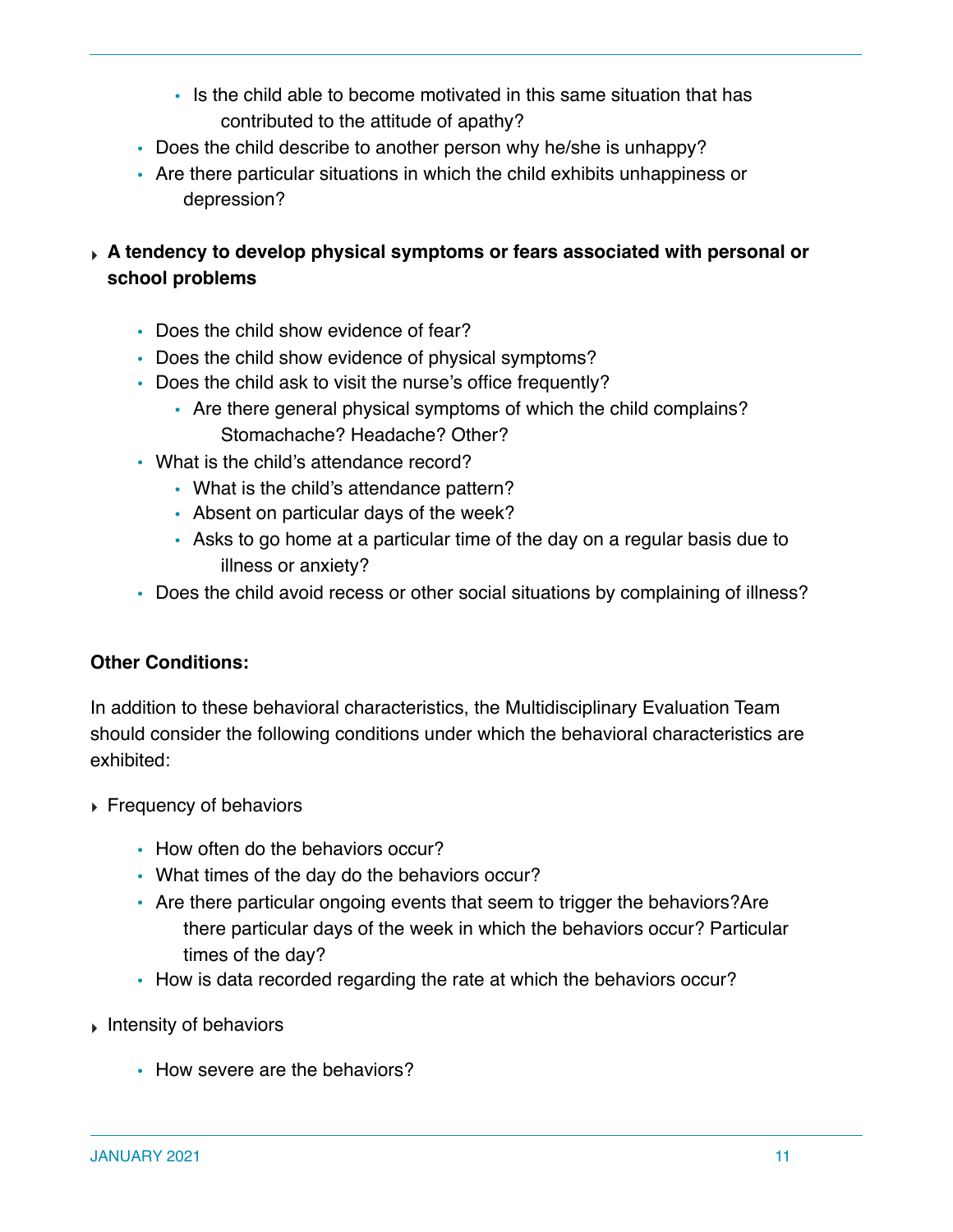- Does the severity of the behaviors escalate over a period of time or does the severity occur instantaneously when an event occurs?
- What are the events/situations that cause severe behaviors to occur?
- ‣ Duration of the behaviors, i.e., occurrence of behaviors through time
	- How long do the behaviors persist at any one time?
	- Does the time differ for particular behaviors (e.g., tantrums vs. crying, withdrawal vs. aggressive actions)?
	- Is the duration of the behaviors dependent upon the antecedent event/ situation?
- ‣ Patterns of inappropriate behaviors or emotional responses
	- Which behaviors appear to cause problems for the child (target behaviors)?
	- What is the frequency, duration, or intensity of these behaviors?
	- What is the frequency, duration, or intensity of these behaviors for other children (non-disabled) in this environment or similar environments?
	- Do these behaviors deviate significantly from the behavior of peers/and or expected standards?
	- Does the behavior occur in more than one setting? What settings? (e.g., playground, cafeteria, small group, classroom, home, etc.?
- ‣ Developmental data for a child, birth to age five
- $\triangleright$  Can the child's problematic behavior be attributed solely to another disability?
- ‣ Appropriate age, cultural, or ethnic norms
	- Does the behavior deviate substantially from the behavior of his/her age peer group in frequency, intensity, or duration?
	- Does the cultural or ethnic status of this child explain or support the child's behavior?
	- What are the expected standards of behavior of all children in settings where problems occur?
	- Are these standards culturally biased?
	- Are these standards reasonable?
	- Is there evidence of delinquency, discipline problems, substance abuse, social maladjustment, or a culturally incompatible learning environment?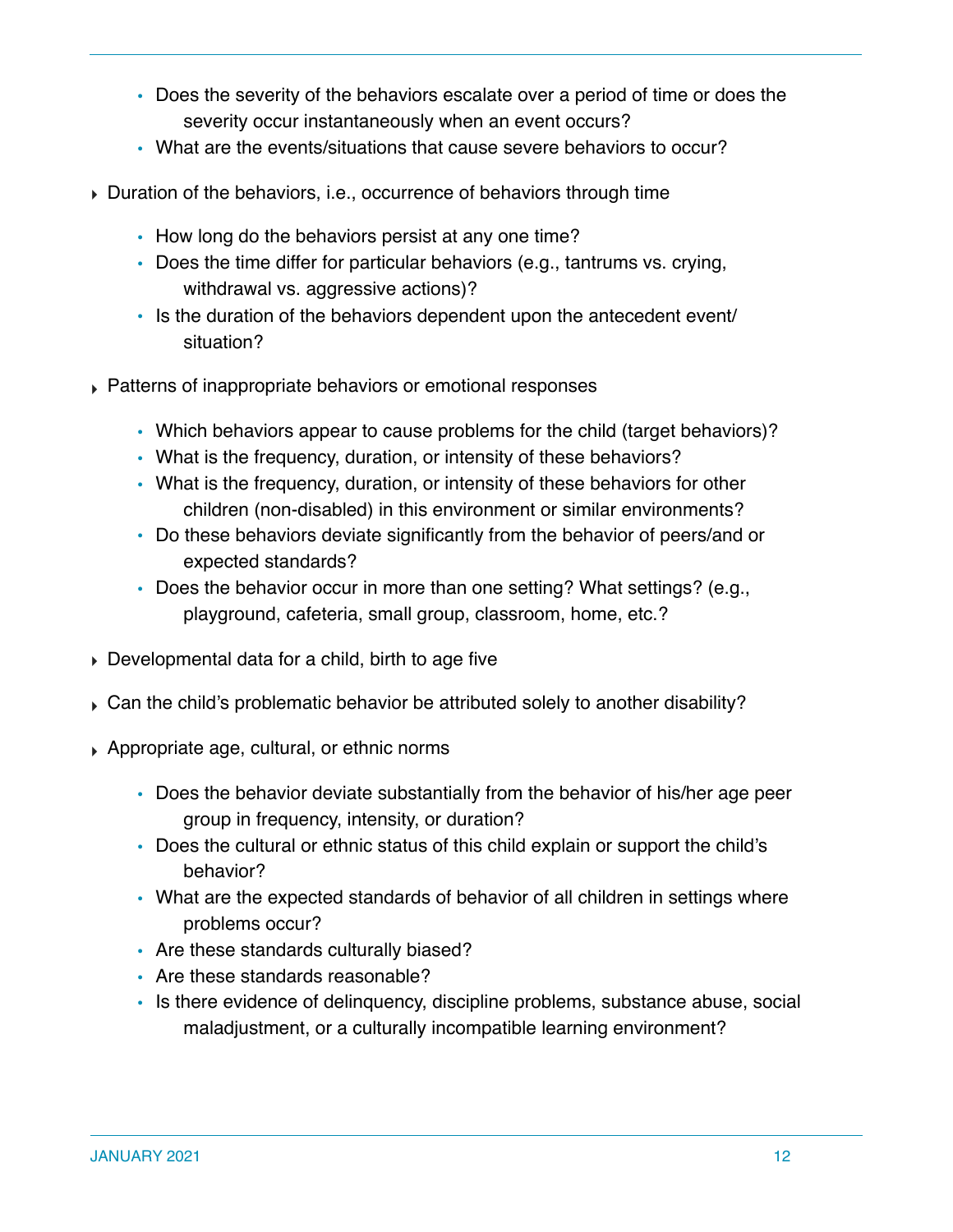# **Section 4: RELATED DEFINITION**

**Academic Achievement –** A child's level of performance in basic school subjects, measured either formally or informally. (Norlin, 2003

**Achievement Test** – A test that objectively measures educationally relevant skills or knowledge; a test that measures mastery of content in a subject matter area, as opposed to an intelligence test. (Norlin, 2003)

**Adaptive Skill Areas** – Daily living skills needed to function adequately in the community, consisting of: (1) communication, (2) self-care skills, (3) home living, 94) social skills, (5) leisure, (6) health and safety, (7) self-direction, (8) functional academics, (9) community use, and (10) work. (Norlin, 2003)

**Affective Disorder** – A disorder of mood or emotional tone characterized by depression or elation. (Hallahan, Kauffman and Pullen, 2015)

**Age-Equivalent Score –** A child's raw score or standard score for a test, expressed in the years and months of the chronological age of children for whom that grade is the average. Also called mental age of test age. (Norlin, 2003)

**Aggression –** Behavior that intentionally causes others harm or that elicits escape or avoidance responses from others. (Hallahan, Kauffman and Pullen, 2015)

**Anxiety Disorder –** A disorder characterized by anxiety, fearfulness, and avoidance of ordinary activities because of anxiety or fear. (Hallahan, Kauffman and Pullen, 2015)

**At Risk –** Generally, a child or youth about whom one has a higher than usual expectation of future difficulties as a result of circumstances relating to his or her health status, disability, or family or community situation; typical characteristics of a child who is at risk for reasons other than disability may include being one or more grade levels behind in reading or mathematics achievement, chronic truancy, personal or familial drug or alcohol abuse, or low self-esteem. (Norlin, 2003)

**Behavior Management –** Strategies and techniques used to increase desirable behavior and decrease undesirable behavior. May be applied in the classroom, home, or other environment. (Hallahan, Kauffman and Pullen, 2015)

**Behavior Modification –** Systematic control of environmental events, especially of consequences, to produce specific changes in observable responses. May include reinforcement, punishment, modeling, self-instruction, desensitization, guided practice, or any other techniques for strengthening or eliminating a particular response. (Hallahan, Kauffman and Pullen, 2015)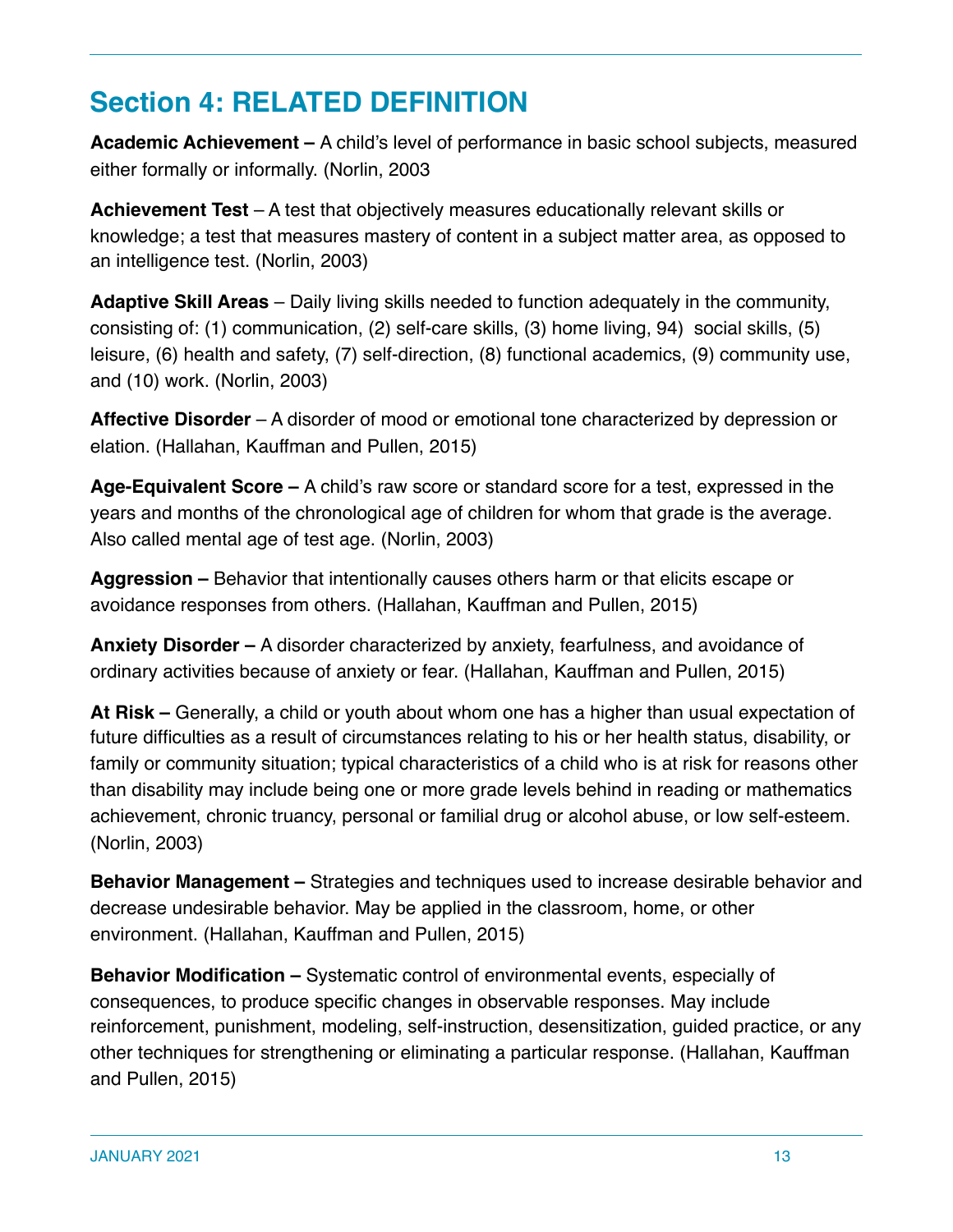**Conduct Disorder –** A disorder characterized by overt, aggressive disruptive behavior or covert antisocial acts such as stealing, lying, and fire setting may include both overt and covert acts. (Hallahan, Kauffman and Pullen, 2015)

**Duration of Behavior** - Occurrence of behaviors through time. (Hallahan, Kauffman and Pullen, 2015)

**Externalizing behaviors**- disruptive behavior disorders involve acting out and showing unwanted behavior towards others..(CDC website.)

**Functional Analysis –** Refers to a variety of behavior assessment methodologies for determining the environmental variables that are setting the occasion for and maintaining challenging behaviors such as self-injury. (Heward, 2003)

**Functional Behavioral Assessment (FBA) –** Evaluation that consists of finding out the consequences (what purpose the behavior serves), antecedents (what triggers the behavior), and settings events (contextual factors) that maintain inappropriate behaviors; this information can help teachers plan educationally for children. (Hallahan, Kauffman and Pullen, 2015)

**Frequency of Behaviors** - the rate at which the behaviors occur within a specific length of time. (Hallahan, Kauffman and Pullen, 2015)

**Impulsivity –** An approach to problem-solving associated with attention deficit hyperactivity disorder (ADHD); responding abruptly without consideration of consequences or alternatives. (Norlin, 2003)

**Indirect Measures of Behavior**- Measures of reported information gathered through checklists or rating scales and critical incident interviews which document the perceptions of school personnel and parents regarding the behavioral pattern of the child.

**Intensity of Behaviors** - Level or severity of the behaviors. (Hallahan, Kauffman and Pullen, 2015)

**Internalizing –** Acting-in behavior, anxiety, fearfulness, withdrawal, and other indications of an individual's mood or internal state. (Hallahan, Kauffman and Pullen, 2015)

**Observation Behavior Data –** Quantifiable measures of actual behavior which include the specific recording, thorough systematic formal observations of the child's behavior including frequency, duration, and intensity of the behaviors of concern; comparable data for randomly selected non-identified peers in comparable situations.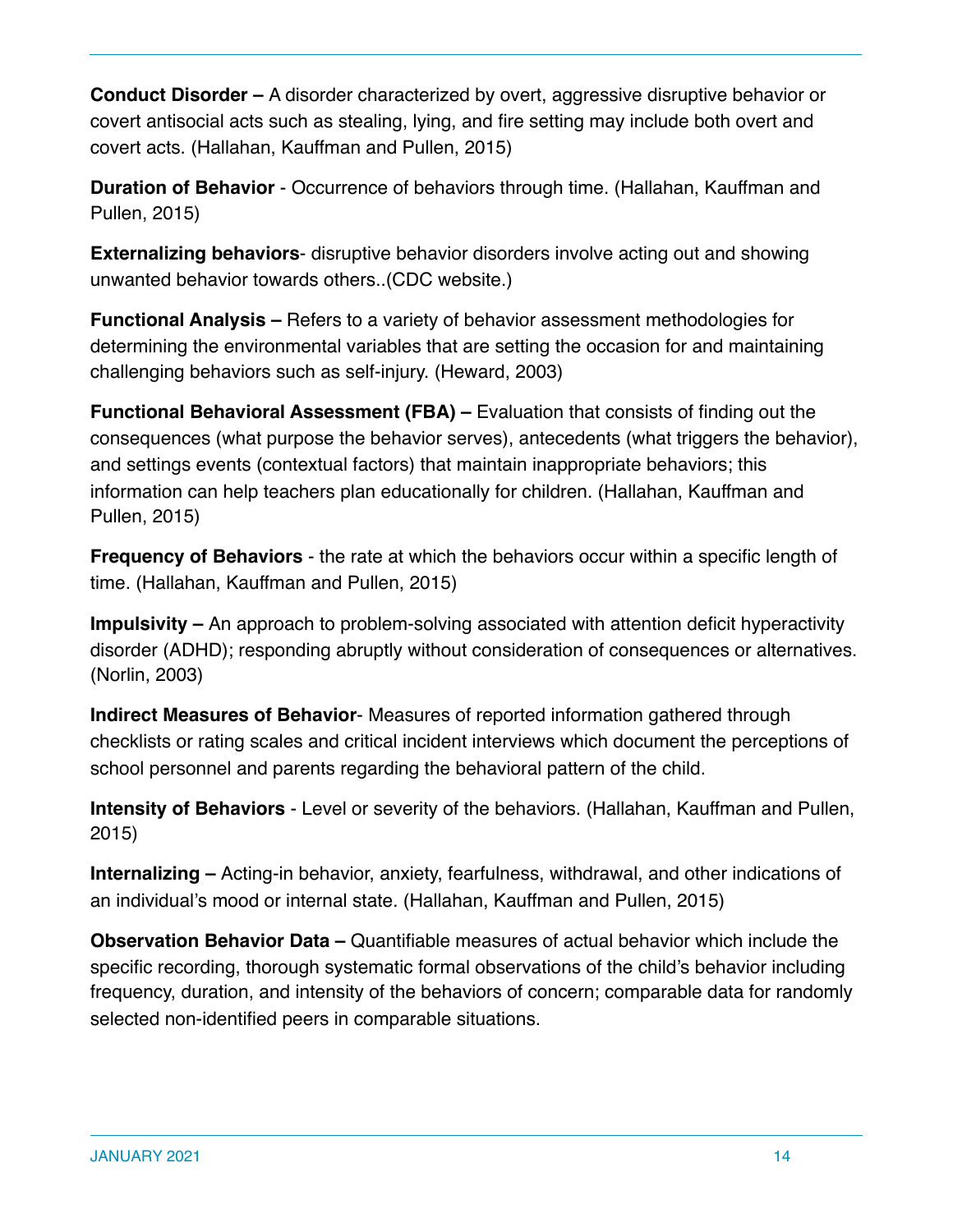**Personality Disorder –** A group of behavior disorders, including social withdrawal, anxiety, depression, feelings of inferiority, guilt, shyness, and unhappiness as identified by Quay (1975). (Heward, 2003)

**Positive Reinforcement –** Presentation of a stimulus or event immediately after a behavior has been emitted, which has the effect of increasing the occurrence of that behavior in the future. (Heward, 2003)

**Positive Behavior Support (PBS) –** Systematic use of the science of behavior to find ways to support desirable behavior of an individual rather than punishing the undesirable behavior; positive reinforcement (rewarding procedures that are intended to support a child's appropriate or desirable behavior). (Hallahan, Kauffman and Pullen, 2015)

**Self-Monitoring –** A type of cognitive training technique that requires individuals to keep track of their own behavior. (Hallahan, Kauffman and Pullen, 2015)

**Setting analysis data -** Information regarding a child's educational environments should be gathered through direct observation, anecdotal record review, setting checklists, and interviews. Additional data from other environments should also be gathered. Characteristics of environments, i.e., location, sounds, lighting, degree of structure or supervision, number of children, types of social interaction expected. Documentation of environmental modifications and/or accommodations (i.e., academic and behavioral supports) should be included.

**Social-Affective Assessment Data -** Information about the social and emotional development of the child, including unique personal attributes (e.g., self-concept inventories), personal feelings (affective assessment of anger, frustration, isolation, etc.), attitudes, social interactions, perceptions, and thought processes, identified through child, parent, and teacher interviews and other relevant procedures.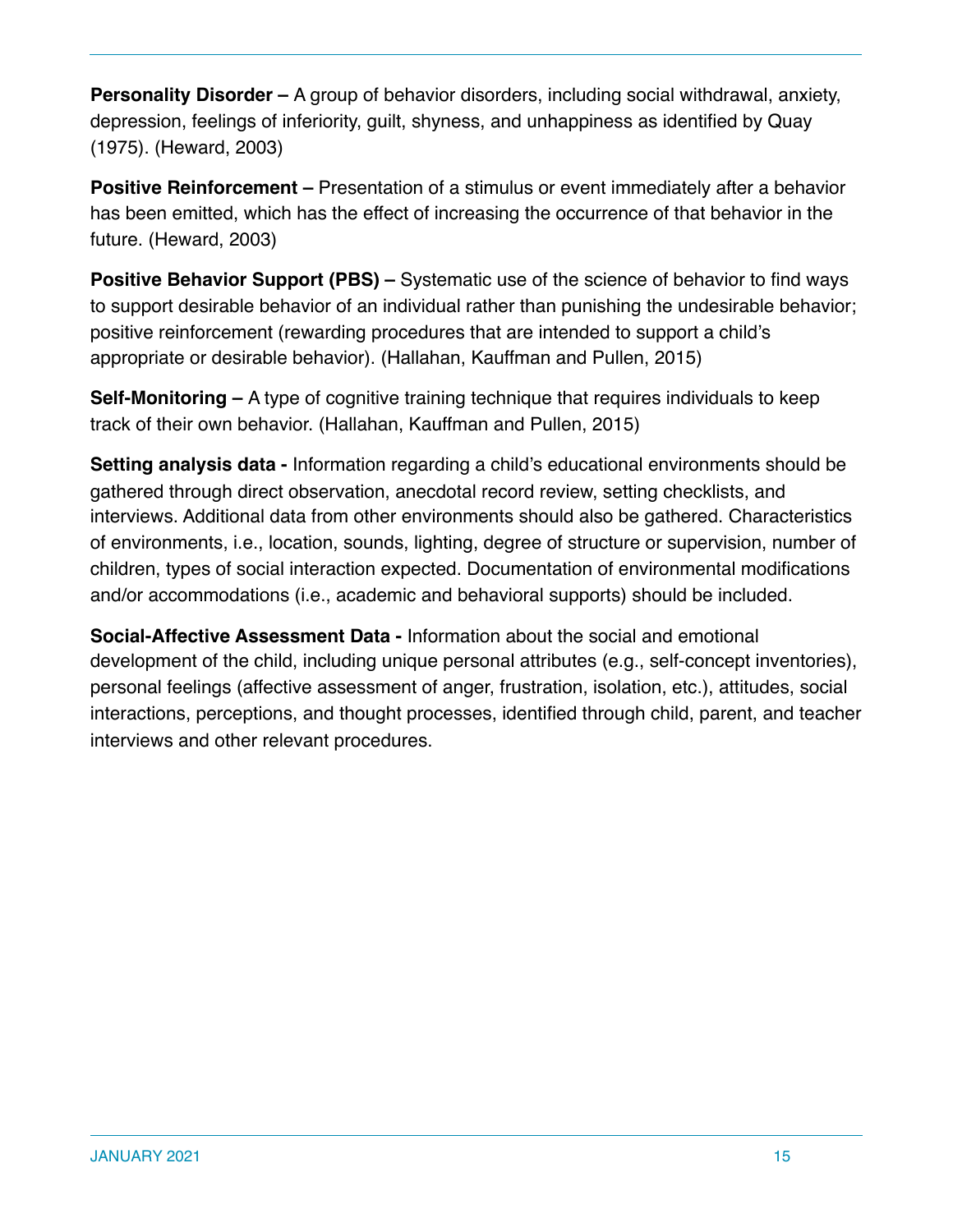# **Section 5: FREQUENTLY ASKED QUESTIONS**

#### **1. Five different behavioral characteristics are listed in the definition of emotional disturbance. Are these the only behavioral characteristics that can be considered for the eligibility of emotional disturbance?**

To be eligible as a child with an Emotional Disturbance, the child should meet one or more of the five behavioral characteristics. However, in addition to one or more of these behavioral characteristics, there may be other behavioral characteristics that the MDT will take into consideration in the eligibility of an Emotional Disturbance. If the child does not meet the guidelines for eligibility of an Emotional Disturbance, the MDT may need to evaluate the child for another disability.

#### **2. Is a medical diagnosis required as a part of the eligibility process for an Emotional Disturbance?**

No. However, if the child is diagnosed with a medical/mental health condition that has a high probability of resulting in an Emotional Disturbance, a report from a physician describing the medical/mental health condition and its implications is required and should be considered. The Multidisciplinary Evaluation Team (MDT) will consider this report as they complete the comprehensive evaluation.

#### **3. Can a school require that parents seek medication related to the behavior of a child?**

No. Recommendation for medication is medical advice, and normally schools should not become involved in recommending, let alone requiring, a child to be on medication. However, educators can provide information to parents and, if authorized, to physicians in order to help them understand the effects and potential side effects of the medication the child is receiving.

#### **4. Is it required that a child have a mental health or medical diagnosis in order to be eligible to meet criteria as having an Emotional Disturbance?**

No. A medical diagnosis is not required for special education eligibility in the disability category of Emotional Disturbance. If this information is available, it can be considered by the MDT, but it is not required, and cannot, in itself, be a deciding factor in eligibility.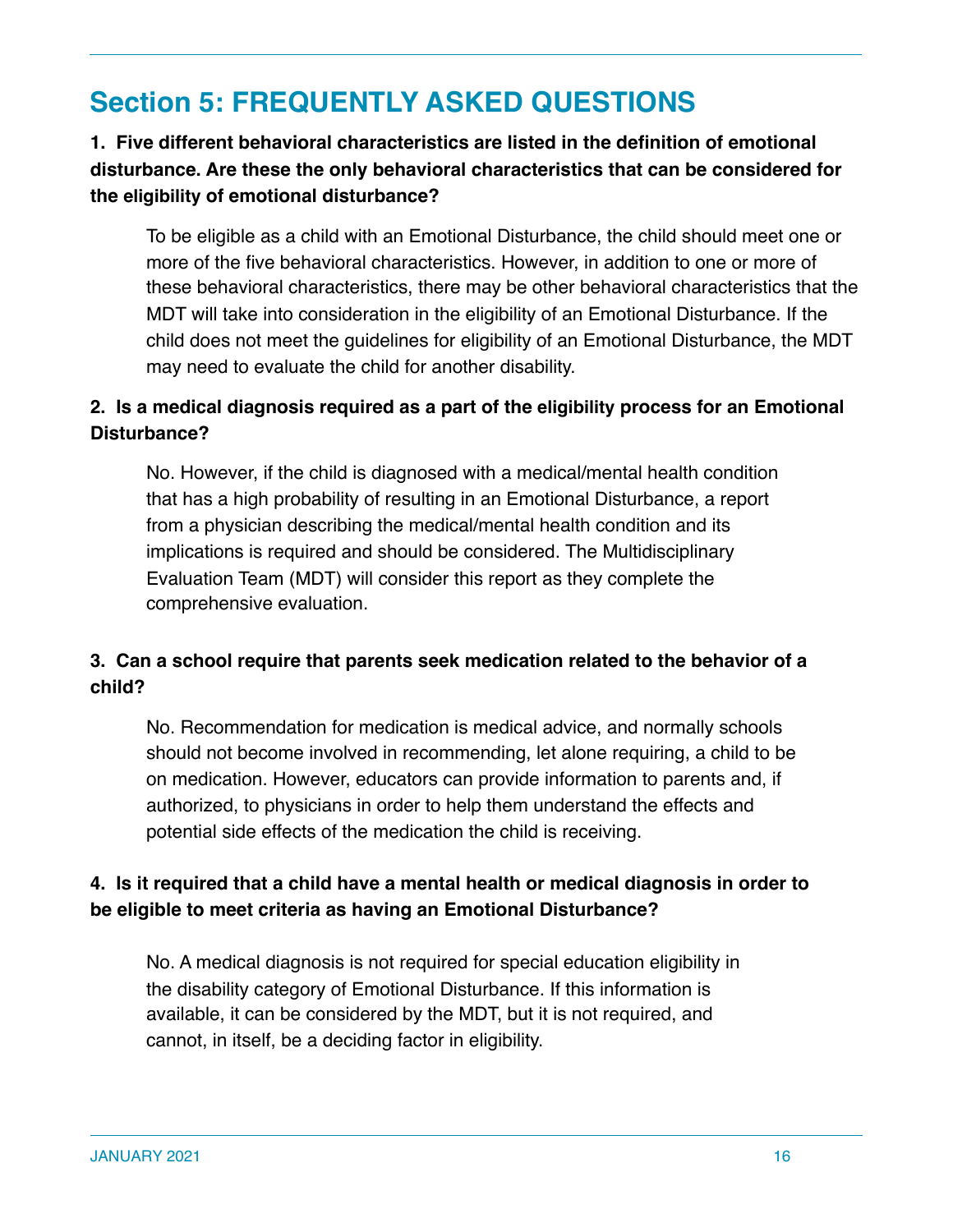**5. If a child has a DSM diagnosis, may a school choose to identify the child in the category of "other health impairment" rather than "Emotional Disturbance"?**

Assuming that a child would meet the eligibility criteria of both of these categories of special education, it would seem probable that the child should be identified as having a "Emotional Disturbance" as the primary disability. A DSM diagnosis in itself does not meet the requirements for eligibility of a disability in either of these categories and does not necessarily identify a chronic or acute health condition as required for "OHI". The only DSM diagnosis mentioned in federal policy is ADD or ADHD. While eligibility of a child as having "Other Health Impairment" may have less stigma than "Emotional Disturbance", that is not a valid reason for determining eligibility.

#### **6. If there is suspicion that a mental/medical condition is present, is the school required to pay for the medical/mental health evaluation?**

It depends. In many cases, a medical/mental health evaluation will already have been completed and the physician will send a report to the MDT with the parent's written permission. If a medical/mental health evaluation has not been completed and is needed to determine eligibility, then the school may be responsible for the evaluation.

#### **7. How severe must the medical/mental health condition be for the child to be eligible as a child with an Emotional Disturbance?**

The severity of the medical/mental health condition will be documented in a written report from a physical; however, there must be evidence of an adverse effect on the development or educational performance of the child in order for the child to be eligible with an Emotional **Disturbance** 

#### **8. Can a child meet the guidelines for having an Emotional Disturbance if he/she is doing well academically in his/her classes?**

Yes. Because the assessment for achievement includes not only academic achievement, but also social/interpersonal skills, adaptive skills, speech/language skills, and any skills considered a part of that child's achievement.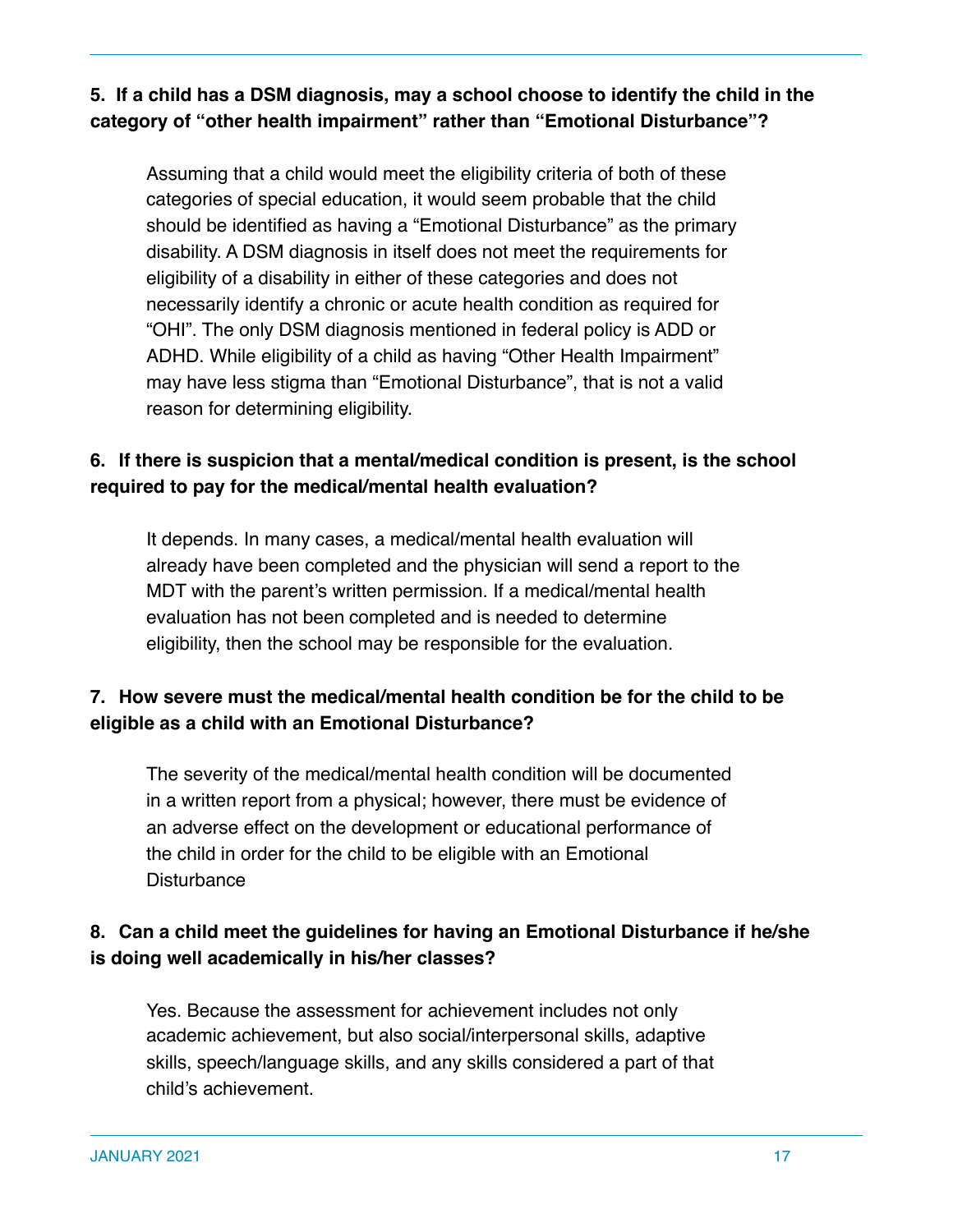**9. Can a child meet the guidelines for an Emotional Disturbance if the child has compensated for the Emotional Disturbance by using medication, counseling, behavior management strategies, etc.?**

It depends. The eligibility of an Emotional Disturbance is a two-pronged process including both the behavioral characteristics and achievement. If the child has compensated for the Emotional Disturbance through medications, counseling, behavior management strategies, etc., yet there is an adverse effect on the educational performance of the child, then the child could certainly be eligible as a child with an Emotional Disturbance.

#### **10. Can a child who has been diagnosed with Attention Deficit Hyperactivity Disorder (ADHD) or Attention Deficit Disorder (ADD) be eligible as having an Emotional Disturbance?**

Yes. ADHD and ADD are both a part of the federal and state definitions. However, the child must meet the eligibility guidelines for a child with an Emotional Disturbance, which includes an adverse effect on educational performance/development.

#### **11. If the cultural or ethnic status of the child explains or supports the behavior/ scan the child be eligible as having an Emotional Disturbance?**

Not unless the behavior deviates substantially from the behavior of his or her age peer group in frequency, intensity, or duration.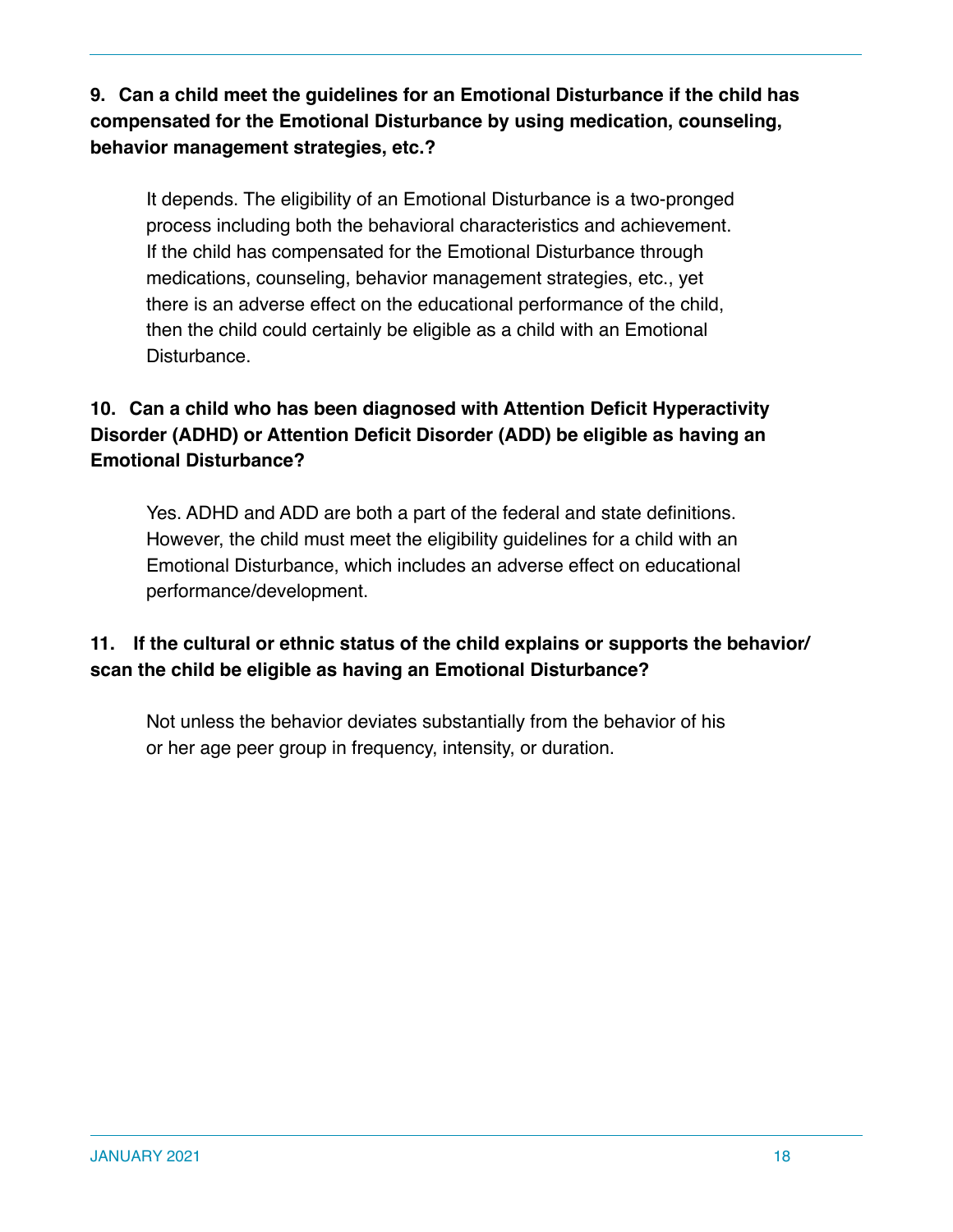# **Section 6: REFERENCES AND RESOURCES**

#### **REFERENCES**

American Psychological Association, (August 10, 1989). APA Resolution on Special Education for Children with Conduct Disorders.

Boreson, Lynn. Wisconsin Department of Public Instruction. Educational Evaluation of Emotional Behavioral Disability (EEB). 2002. (Retrieved from www.dpi.sate.wi.us on 06/05/06)

Defining behavior disorder: Public policy and Research. *Psychology in the Schools*, 19(1), 55-60.

Buck, Glenn H. et. al., "Developing Behavioral Intervention Plans: A Sequential Approach," Intervention in School and Clinic, September 2000, Vol. 36, No. 1, pp. 3-9.

Council for Children with Behavioral Disorders. (1989). Position Paper on definition and identification of children with behavioral disorders. Behavioral Disorders, 15(3) 180-189.

Council for Children with Behavioral Disorders. (October, 2001). Position Paper On Terminology And Definition Of Emotional Or Behavioral Disorders. Reston, VA: Author, A Division of the Council for Exceptional Children, 1920 Association Drive, Reston, VA.

Council for Children with Behavioral Disorders. (May, 1985). Substituting "Behaviorally Disordered" For "Seriously Emotionally Disturbed" As A Descriptive Term For Children And Youth Handicapped By Behavior. Behavioral Disorders, 10(3), 167-174.

Council for Children with Behavioral Disorders. (April, 1985). Response To: The Department Of Education's 1985 "Special Study On Terminology - Comprehensive Review And Evaluation Report". Arlington, VA: Author.

Council for Children with Behavioral Disorders. (November, 1987), Definition And Identification Of Children With Behavioral Disorders. Behavioral Disorders, 13(1), 9-19.

Council for Children with Behavioral Disorders. (May 1990). Provision Of Service To Children With Conduct Disorders. Behavioral Disorders, 15 (3), 180-189.

Encarta World English Dictionary. (Retrieved from http://encarta.msn.com on 06/05/06)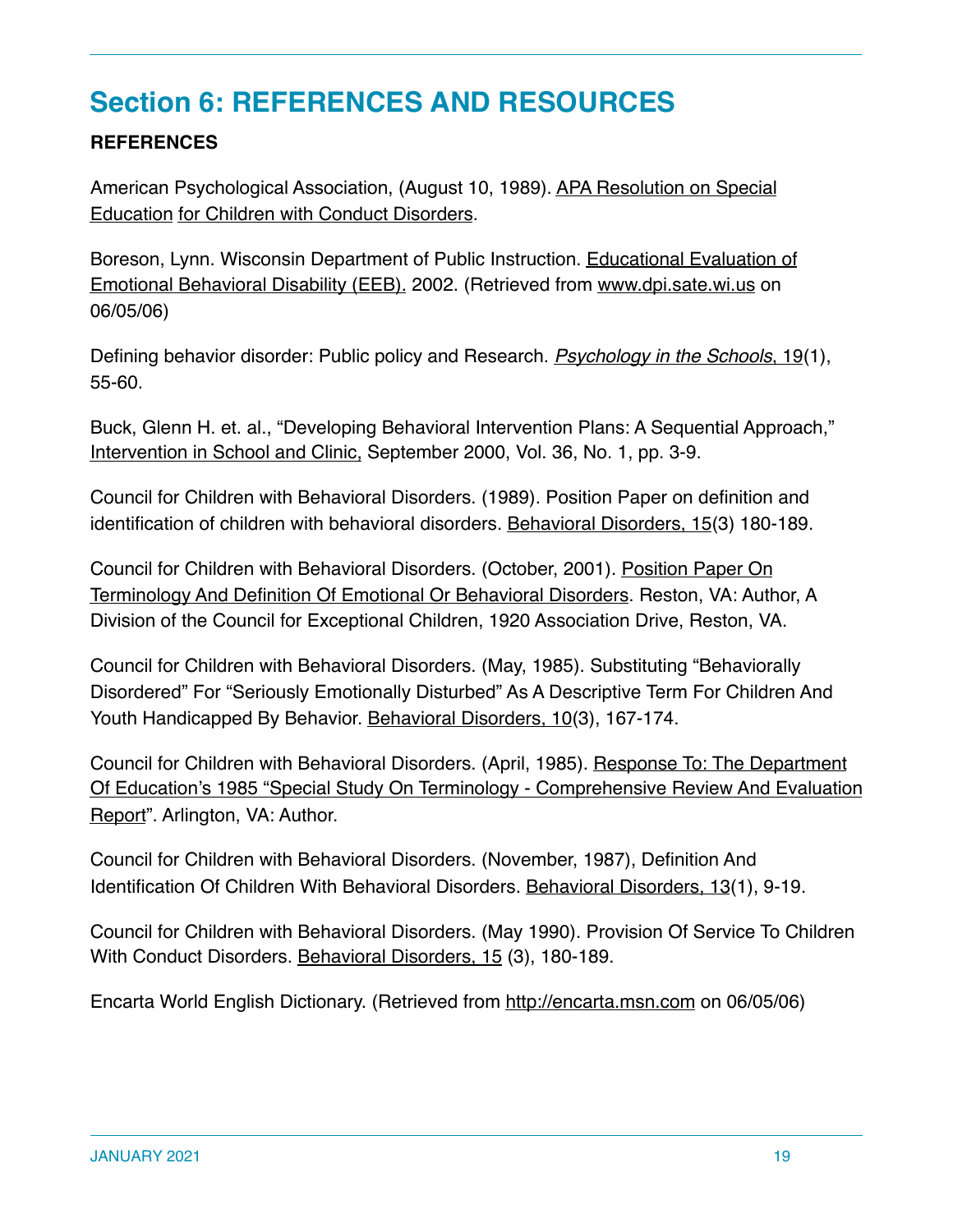Forness, S.R., & Knitzer, J. (1992). A new proposed definition and terminology to replace "serious emotional disturbance" in Individuals with Disabilities Education Act. School Psychology Review, 21, 12-20.

Hallahan, Daniel P., and James M. Kauffman. Exceptional Learning, 10th Edition. Boston Allyn and Bacon, 2006

Heward, William L. Exceptional Children. Upper Saddle River, N.J.: Pearson Education, Inc., 2003.

Katsiyannis, Antonis and John W. Maag, "Disciplining Children with Disabilities: Issues and Considerations for Implementing IDEA '97", Behavioral Disorders, August 1998, Vol. 23 (4), pp. 276-289.

Kauffman, James M. "Future Directions with Troubled Children," Reclaiming Children and Youth, Summer 2000, Vol. 9:2 pp. 119-124.

Levendoski, Lila Sabella and Gwendolyn Carledge, "Self-Monitoring for Elementary School Children with Serious Emotional Disturbances: Classroom Applications for Increased Academic Responding," Behavioral Disorders, May 2000, Vol. 25 (3), pp. 211-224.

Maag, John and Antonis Katsiyannis, "Challenges Facing Successful Transition for Youths with E/BD", Behavioral Disorders, August 1998, Vol. 23 (4), pp. 209-221.

Maag, John W. and Antonis Katsiyannis, "Behavioral Intervention Plans: Legal and Practical Considerations for Children with Emotional and Behavioral Disorders," Journal of Behavioral Disorders, in press.

Massachusetts Department of Education. Is Special Education the Right Service? A Technical Assistance Guide, Working Draft March 2001. (Retrieved from http://www.doe.mass.edu on 05/20/06)

Norlin, John W. Special Education Dictionary, Revised Edition. Horsham, Pennsylvania: LRP Publications, 2003.

Peabody College of Education: http://iris.peabody.vanderbilt.edu (Retrieved 05/20/06).

Public Law 108-446. Individuals with Disabilities Education Improvement Act of 2004, Proposed Regulations, Federal Register, June 21, 2005.

Tobin, Tary J. and George M. Sugai, "Discipline Problems, Placements, and Outcomes for Children with Serious Emotional Disturbance", Behavior Disorders, February 1999, Vol. 24 (2)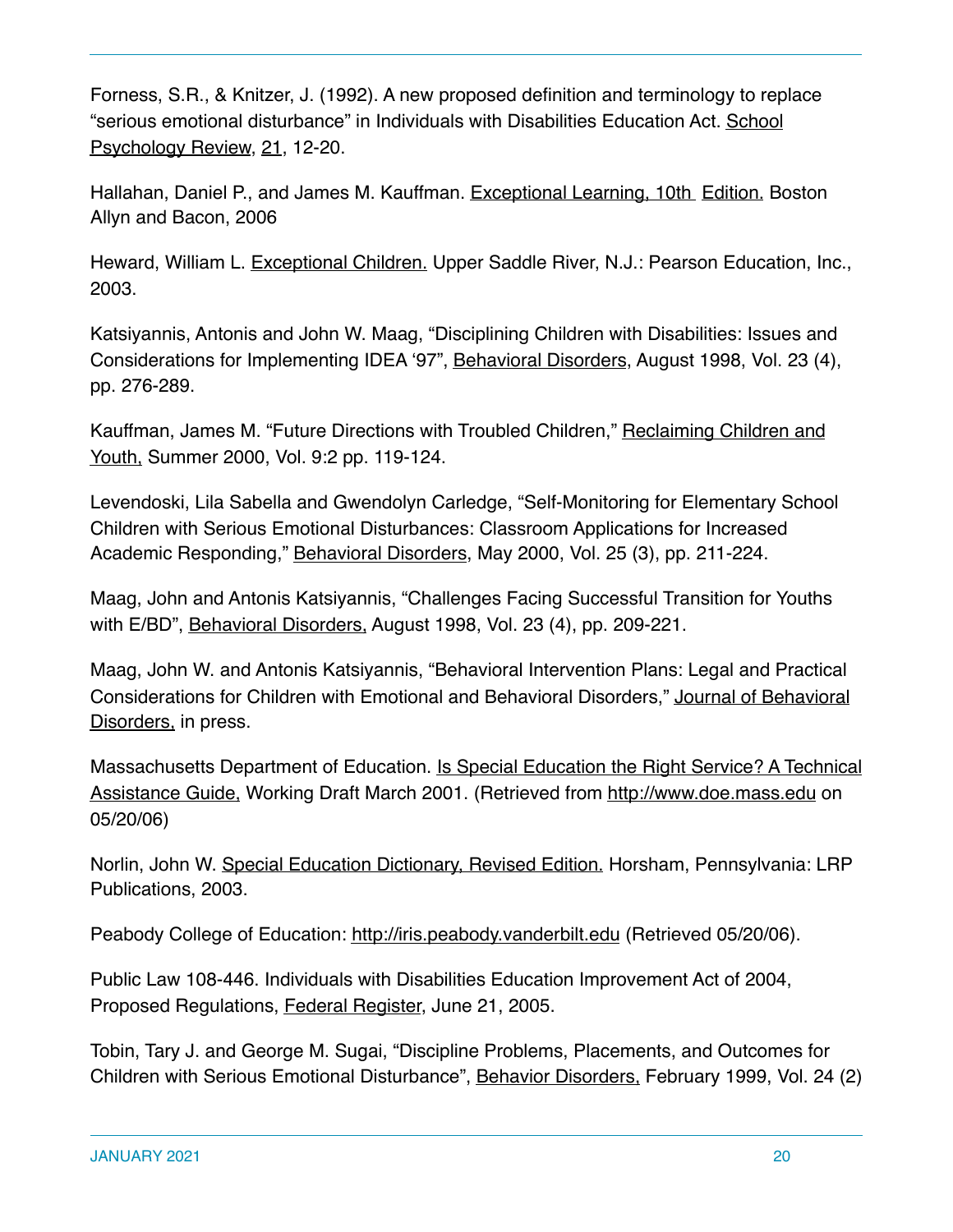Walker, Hill M. et. al. "Macro-Social Validation: Referencing Outcomes in Behavioral Disorders to Societal Issues and Problems," Behavioral Disorders, November 1998, Vol. 24  $(1).$ 

#### **WEB SITES**

Alliance for Technology Access www.ataccess.org

American Academy of Pediatrics www.aap.org

American Academy of Child and Adolescent Psychiatry www.aacap.org

American Psychiatric Association www.psych.org

American Psychological Association www.psy.org

Anxiety Disorders Association of America www.adaa.org

Center for Mental Health Services/Knowledge Exchange Network www.mentalhealth.samsha.org

Center on Positive Behavioral Interventions and Supports www.pbis.org Child and Adolescent Bipolar Foundation www.bpkids.org

Clearinghouse on Disability Information Office of Special Education and Rehabilitation Services (OSERS) www.ed.gov/about/offices/list/osers/index.html

Council for Exceptional Children (CEC) www.cec.sped.org Council for Children with Behavior Disorders www.ccbd.net

Education Resources Information Center (ERIC) www.ed.gov/EdFed/ERIC.htm Family Connections www.familyconnectionsnj.org

FAST: Families and Schools Together www.wcer.wisc.edu/fast

Federation of Families for Children's Mental Health www.ffchmh.org

National Alliance for the Mentally Ill www.nami.org

National Association of School Psychologists www.nasponline.org

National Dissemination Center for Children with Disabilities (NICHCY) www.nichcy.org

National Institute of Child Health and Human Development (NICHD) www.nichd.nih.go